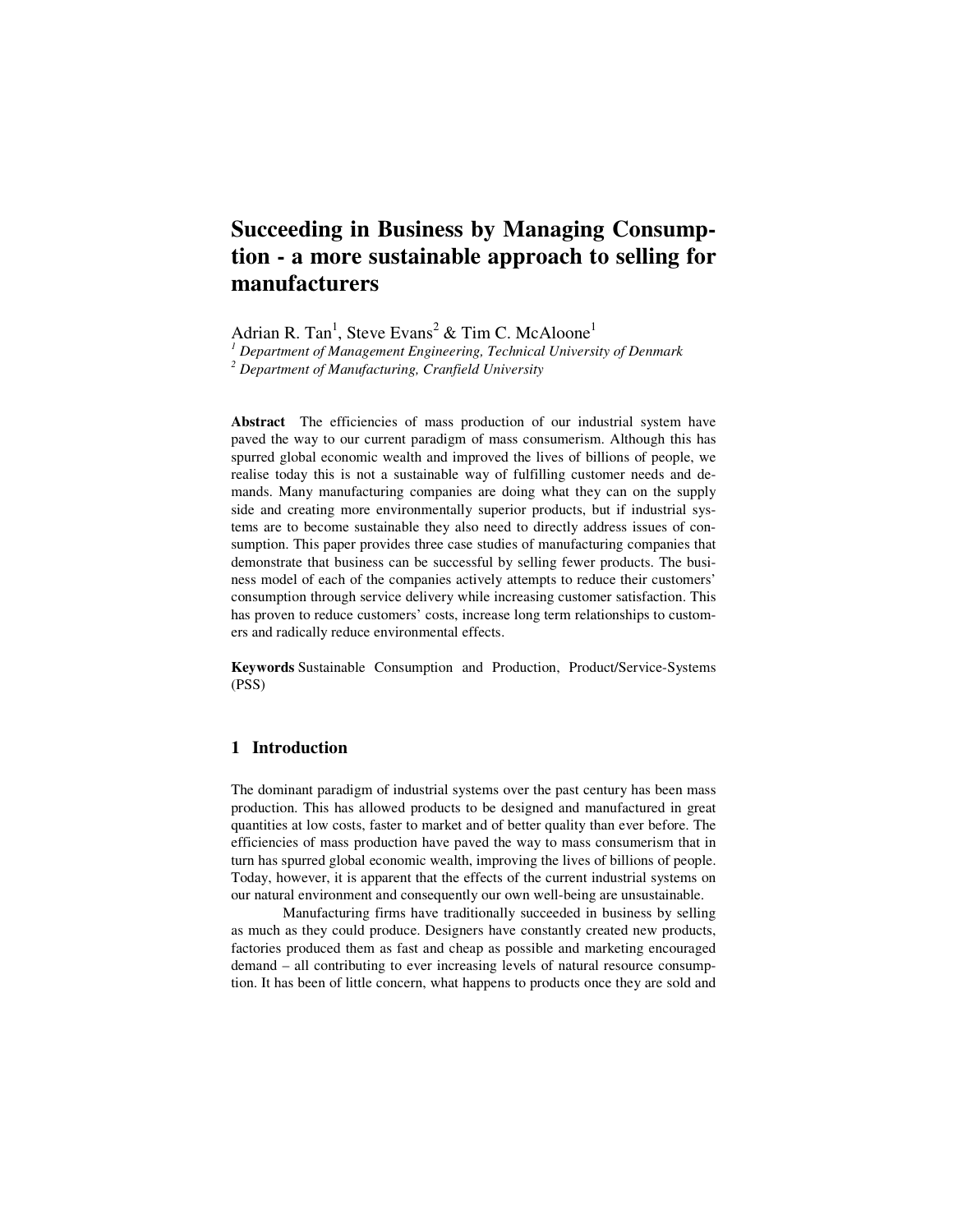handed over to the customer. This situation is now rapidly changing, with industry creating environmentally superior products in environmentally superior factories, using environmental supply chains. However, if industrial systems are to become sustainable they also need to directly address issues of consumption. The role of design, manufacturing and service delivery may no longer be to sell *'more stuff'*, but to address how people's needs can be sufficiently fulfilled in a manner which is economically and environmentally sensible – *'selling less stuff'*.

This paper provides case studies of three manufacturing companies, which demonstrate that business can be successful by selling less stuff, using service-oriented approaches. The business model of each of the companies actively attempts to reduce their customers' consumption while increasing customer value and satisfaction. Each case describes the company, its business and their value propositions.

# **2 Methodology**

This paper describes how the three following companies succeed in business by actively contributing to the reduction of their individual customers' consumption of products:

- **Steelcase** is a large global manufacturer of office furniture. Founded in 1912 in Grand Rapids, Michigan its first products were filing cabinets and safes. In 2008 the company employed over 13,000 people worldwide and today it offers a wide range of office furniture and related products and services (Steelcase 2008). This paper focuses on the company's corporate consulting team that assists clients to develop workspace strategies when planning their physical work environments.
- **Vitsœ** is a small company based in London, England that manufactures and distributes high quality designer furniture. The company's main product is a universal shelving system originally designed by the renowned designer, Dieter Rams, in 1960. Vitsœ employs around 40 people, including planners, who work with customers and installers, who install their shelves on their customers' site (Adams 2008).
- **SCA** is a Swedish manufacturer of pulp and paper-based personal care products, tissue, packaging, publication papers and solid wood products. Originally established in 1929, the company now operates in more than 90 countries and in 2008 it had approximately 52,000 employees (SCA 2009). This paper focuses on the Incontinence Care division of the Danish subsidiary, SCA Hygiene Products A/S. In Denmark the majority of SCA's incontinence products are sold directly to health care institutions and nursing homes through public tender contracts.

The insight into the companies and their operations derive from a PhD project on Product/Service-System (PSS) development for manufacturing firms (Tan forth-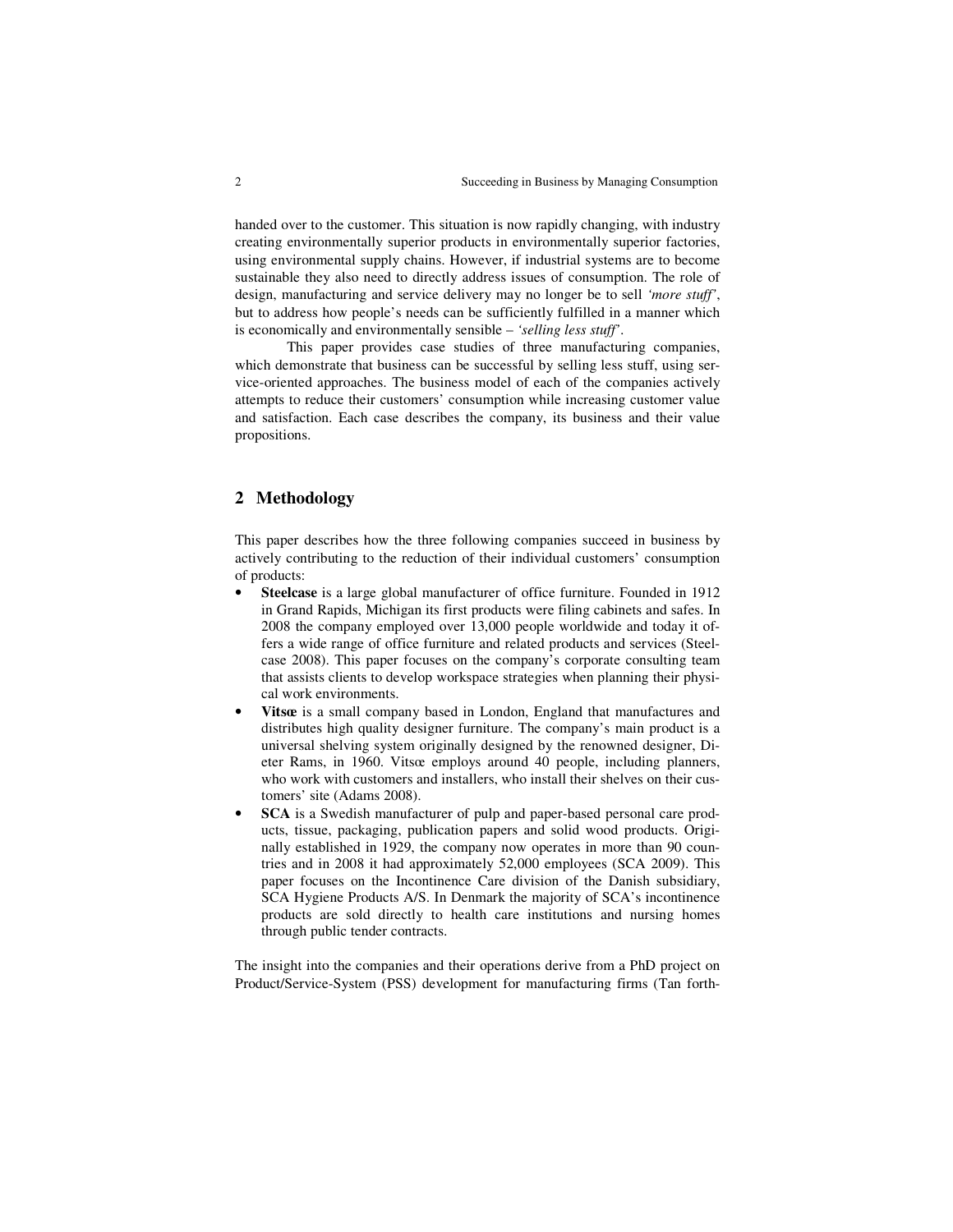coming). Case study research was chosen here as the research method as it gives deep insight to the research object and its context, whilst still allowing analysis of many variable factors (Yin 1994). As the objective is to gain insight into each company's practice and context, the case studies are qualitative and explorative.

The information for Steelcase and Vitsœ was gathered by one of the authors as a participant observer in new service development projects with the companies covering 15 months and 4 months, respectively. The case on SCA was mainly established through interviews of 8 key employees and 5 employees in a customer's organisation as well as observations from company meetings and workshops. In all three cases multiple sources of information were used and findings were presented and discussed with the companies. To structure the description of each case study a framework for the conceptualisation of PSS's was applied, to elucidate four essential perspectives (Tan et al. forthcoming):

- **Value perceptions** Multiple perceptions of a product or service's value coexist depending on stakeholder and context. The objective is to identify and understand what benefit(s) or value is the product or service attempting to propose and deliver. What are the competitive parameters on the market and what do each of the stakeholders and customers actually want? On a basic utilitarian point of view, the LCA term 'functional unit' can be used to describe the benefit(s) or value attributed to a product or service. This reference point describes the quantified performance expectation of the product over a given usage period and frequency but is not sufficient on its own to grasp the prolificacy of the social and cultural significance of products and services. In order to understand how multiple perceptions of a product or service's value co-exist depending on stakeholder and context, a socio-technical perspective must be introduced. By using concepts as 'interpretative flexibility' from the theory of Social Construction of Technology (SCOT) (Bijker 1997) designers can adopt a more relational perspective in order to describe aspects that are not inherent to the product or service as history, status, prestige and identity.
- **Product and product life** In sustainable product development, it is essential to first design the total product life cycle, and then design the products appropriately to be embedded in the life cycle (Kimura & Suzuki 1996). The product life cycle and environmental profile needs, however, to be understood first. Starting with an analysis of its physical components and materials, the history and possible future life scenarios of the product are determined. By investigating the product's total life cycle, stakeholders, activities and life cycle systems (all traditionally not considered in product development) new opportunities are uncovered. Here the influences of each can be studied and the relationship between product and life phase be understood.
- **Customer and customer activities** A product's environmental effects are largely determined by how it is handled by the people interacting with it. Inspired by Vandermerwe's (2000) Customer Activity Cycle methodology the key stakeholders' needs are identified and the sequences of activities that occur before, during and after interacting with the product or service are modelled. This mirrors the analysis of the product life cycle and opposes the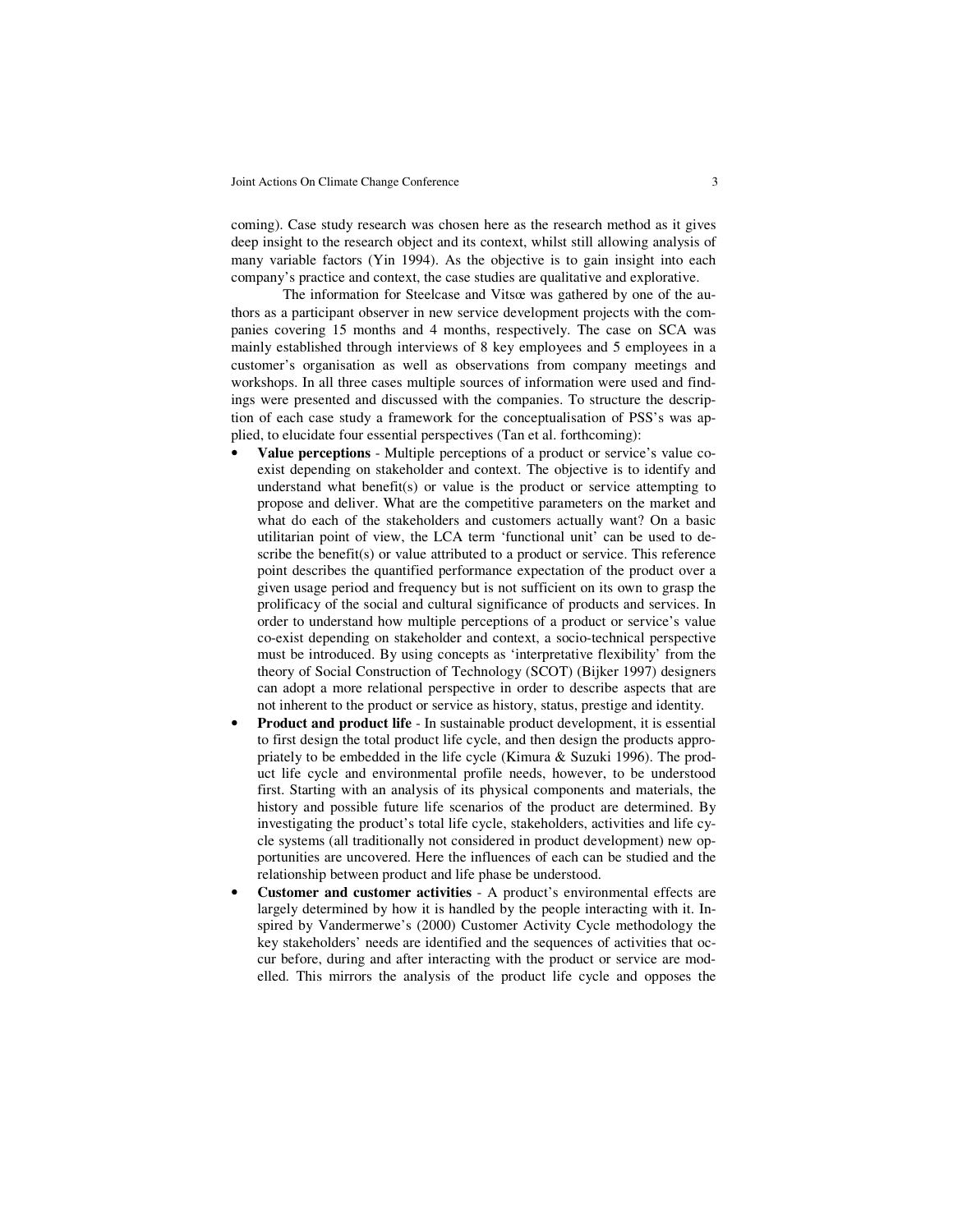product and production oriented perspective with a service and consumption oriented perspective. This perspective's main virtue is the way it prompts the designer to make a consideration of the sequence of activities of the stakeholders, hereby contributing to the knowledge of the designed offering's use phase. Here too, stakeholders and activities otherwise not considered are uncovered. These represent potential for companies to influence or support the customer (or stakeholder) activities more effectively, as well as to build stronger relationships.

• **Actor network** - For a system to be sustainable (in economic, social and environmental terms) the relationships between all the stakeholders must be collectively beneficial. Through a mapping of active stakeholders as actors in a network around the product or service the flows of value, material, energy, information, service and transport are identified and contribute to a description of key issues in the network. Actor Network Theory (Latour 1991) assists with considerations on how new product and services may be adopted and form an integral part of the socio-technical system. The actor network analysis brings attention to how shared understandings in the network produce implicit and entities normally taken for granted, but also how new tensions may evolve from the displacement processes that follow when the design objective is transformed from product performance to service system. An approach of visualising the actor network is here similar to Customer Value Chain Analysis (Donaldson et al. 2006), which allows design teams to identify pertinent stakeholders and their relationships to the product or process being designed, but takes a broader view of the supply chain to include the multitude of the consumption and social system.

With only three case studies the findings do not represent a general validated answer to how companies may approach sustainable consumption and production, but they do provide interesting insight and inspiration to how such new, more sustainable, business models may be developed.

## **3 Case studies**

#### *3.1 Steelcase*

Steelcase is a global leader in office furniture (http://www.steelcase.com). Its mission is *"to provide a better work experience"* which they try to accomplish by offering a multitude of products and services that surround the office workplace environment (Steelcase 2008). The company believes that the physical office workspace environment is a strategic asset (on the same level that people, technology and business processes are) that can leverage their client's strategies and help them achieve their business goals. The office work environment has changed drastically in the past few decades. Work is increasingly information and knowledge intensive, traditional organisational hierarchies have given way to flat, de-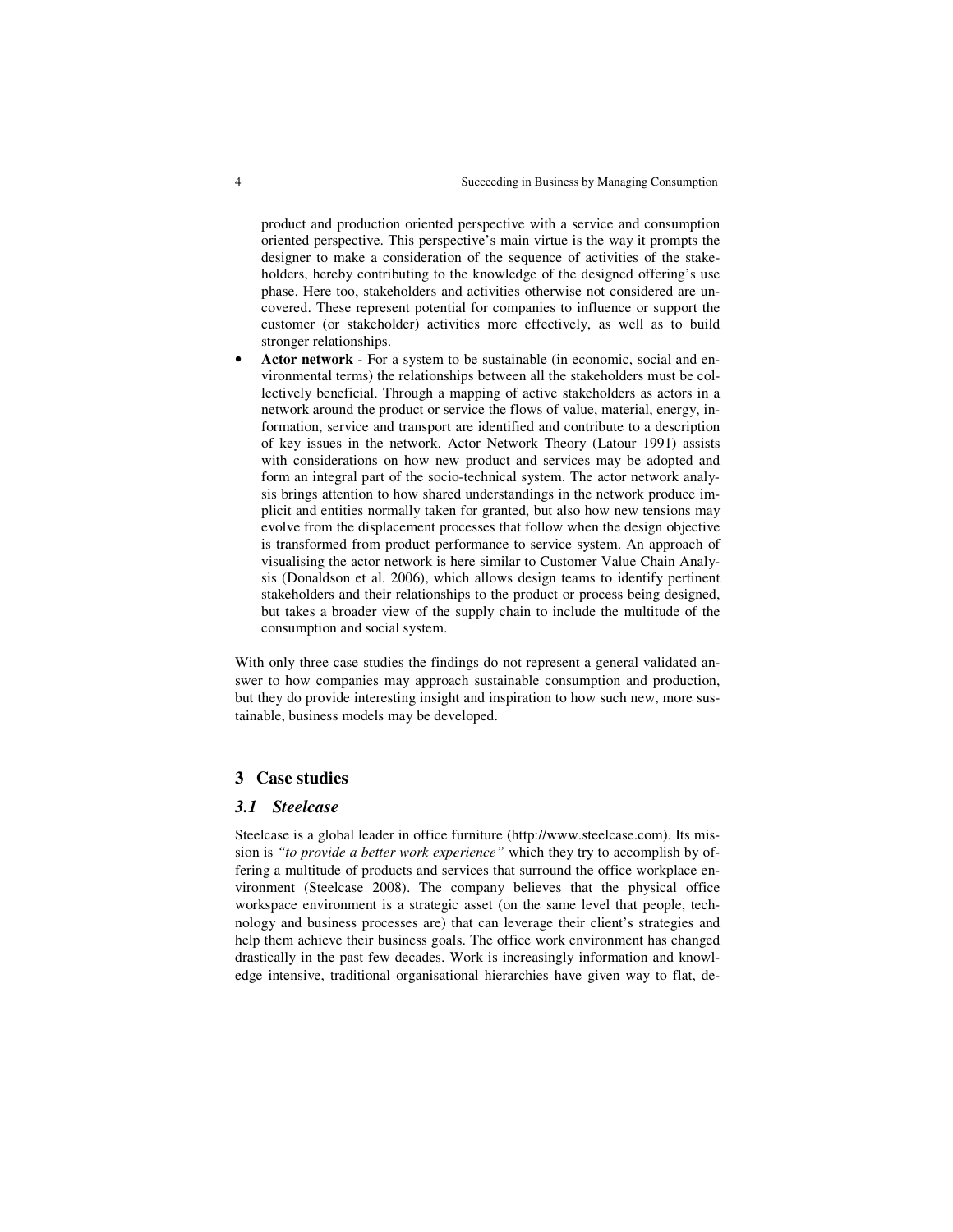centralised structures where work is based on projects, teams and networks, and the emergence of information and mobile communication technologies has drastically changed the way people may communicate with each other. This has resulted in 'work' no longer being confined to a particular time or place, but can be performed at any time, any where. People today can work from other locations, such as their homes, and flexible working hours allow employees to decide when they want to work. In addition globalisation has increased the rate that companies establish and relocate their offices.

Steelcase operates mainly on the business-to-business and business-togovernment (public sector) market and has a strong global presence supported by independent and company owned dealers throughout the world. The company is usually associated with high quality durable products that take environmental issues seriously. Steelcase has a large existing customer base and estimates that their furniture represents the largest installed based in the industry (Steelcase 2008). Steelcase positions itself as a company that understands and is knowledgeable about the way people work in offices as well as the social aspects of the activities associated with work. With the acquisition of IDEO, the renowned design consultancy in 1996, Steelcase has developed user-centred design to be one of its key strategic competencies.

Building upon their understanding of social behaviour in the workspace and user-centred design methods, Steelcase has a dedicated team of (approx. 20) high level corporate consultants called Applied Research Consulting (ARC) that assists clients to develop a workspace strategy that supports their organisation's objectives. This typically happens when their clients need to change their current workspace either because of a move to a new location, an internal re-organisation or the building of a new office. Their clients' motivations for changing their workspace could be anything from cost savings (i.e. moving to a smaller office) or revitalisation of the company culture. Whatever the case, the ARC consultants work with their clients and their employees to optimise their workspace so it best supports them. This may even mean introducing work areas that are not assigned to individuals but are shared and thus reduce the need for office space without affecting employee satisfaction and productivity, but actually enhancing it. One project with the Boeing company managed to reduce space with as much as 40% and increase productivity with 50% (Steelcase). The ARC consultants work and are paid fees independently of the furniture sales (e.g. sometimes their solutions involve reusing existing furniture that is not even their own brand), but a majority of customers tend to also choose Steelcase as their furniture provider if the consultants have been involved early in the process.

## **3.1.1 Value perception**

The office furniture market competes mainly on product design, quality and durability, price, on-time delivery, and service and technical support, but with many competitors delivering comparable designs, quality levels and product features, the market is very price sensitive (Besch 2005). Companies typically view office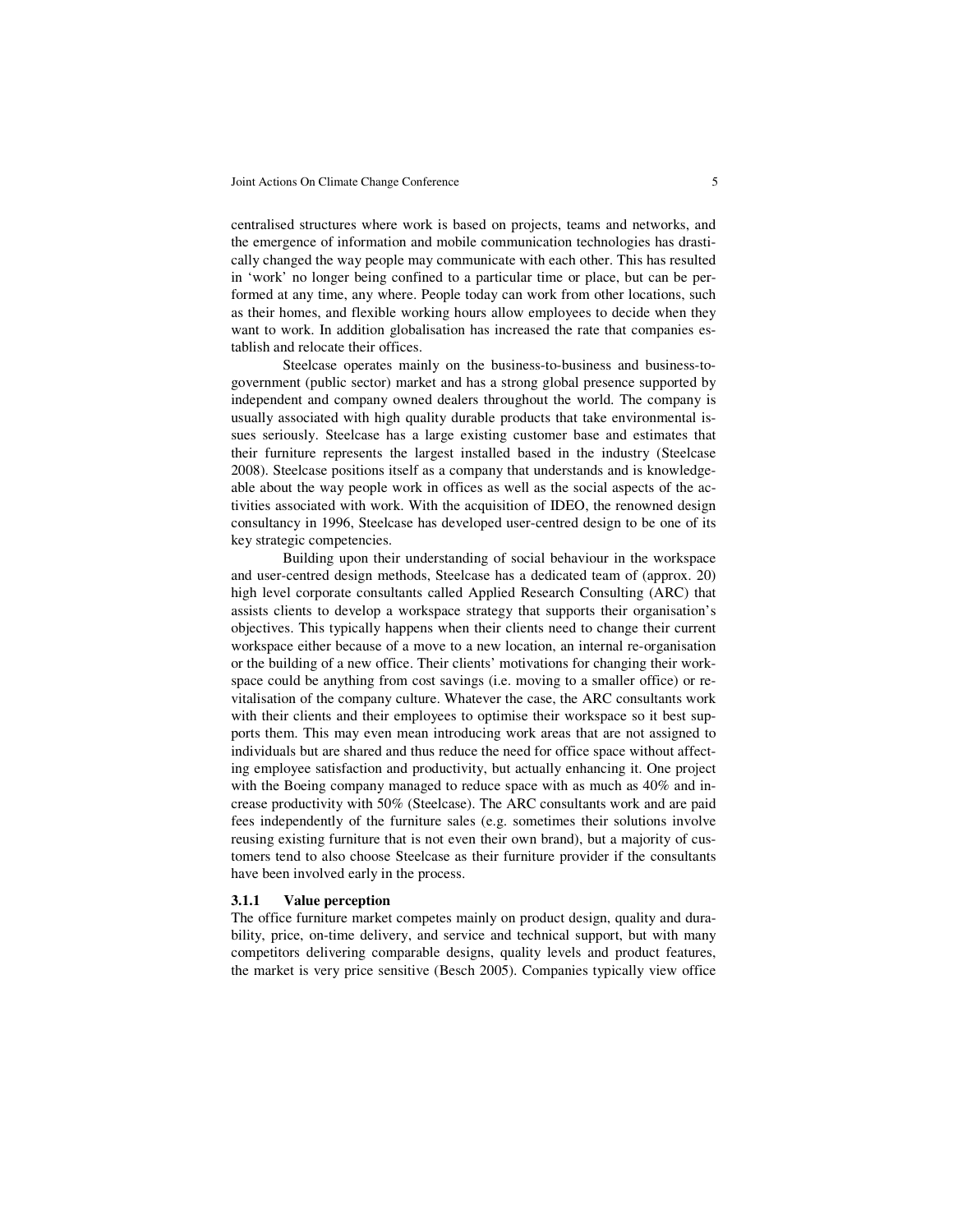furniture and the physical work environment as necessities that represent costs, which at best only contribute marginally to their business performance. Office furniture is seen as something companies must have, but not an investment that pays back over time. The effects of the physical workspace environment on employees' work performance are usually not valued. Steelcase argues that in office workspaces employee salaries are by far the greatest cost to companies and the physical workspace is just a tenth of the total costs (Harrison et al. 2003), but the potential of the physical workspace to better support work can affect employee's daily productivity considerably and thereby also the organisation's total business performance. Steelcase usually sells to facility managers and purchasers in companies. These employees are typically measured in their own organisation on how good they are at minimising costs while maintaining the same quality level. Therefore Steelcase wants to draw the attention of the strategic aspects of the physical workspace to the business leaders in their client's organisation. Business leaders and senior managers have the total view of the organisation and understand that savings and investments should be done in the area with greatest potential and that these can have effects on the rest of the organisation.

Depending on how early in the process the ARC team is engage in projects with clients and who in the organisation they interact with they are able to position their value proposition differently. If they are involved late in the space planning process where most decisions about the space are already made, then the potential for adapting the workspace to best suit the employees is limited. But if involved from the very beginning of a new building, then the ARC consultants can influence the architects by ensuring the building is designed 'from the inside out' and considerable saving potentials can be made. Less space means less furniture, but also less building materials and less energy needed to heat, cool and illuminate the building.



**Fig. 1 Steelcase sells complete office furniture systems (i.e. chairs, desks, panels, storage, etc.).** 

## **3.1.2 Product and product life**

Steelcase offers a whole range of products for the office, educational and healthcare work environments, e.g. chairs, tables, workstations, cabinets, etc. (see Fig. 1) These products are manufactured in 30 factories around the world and are typi-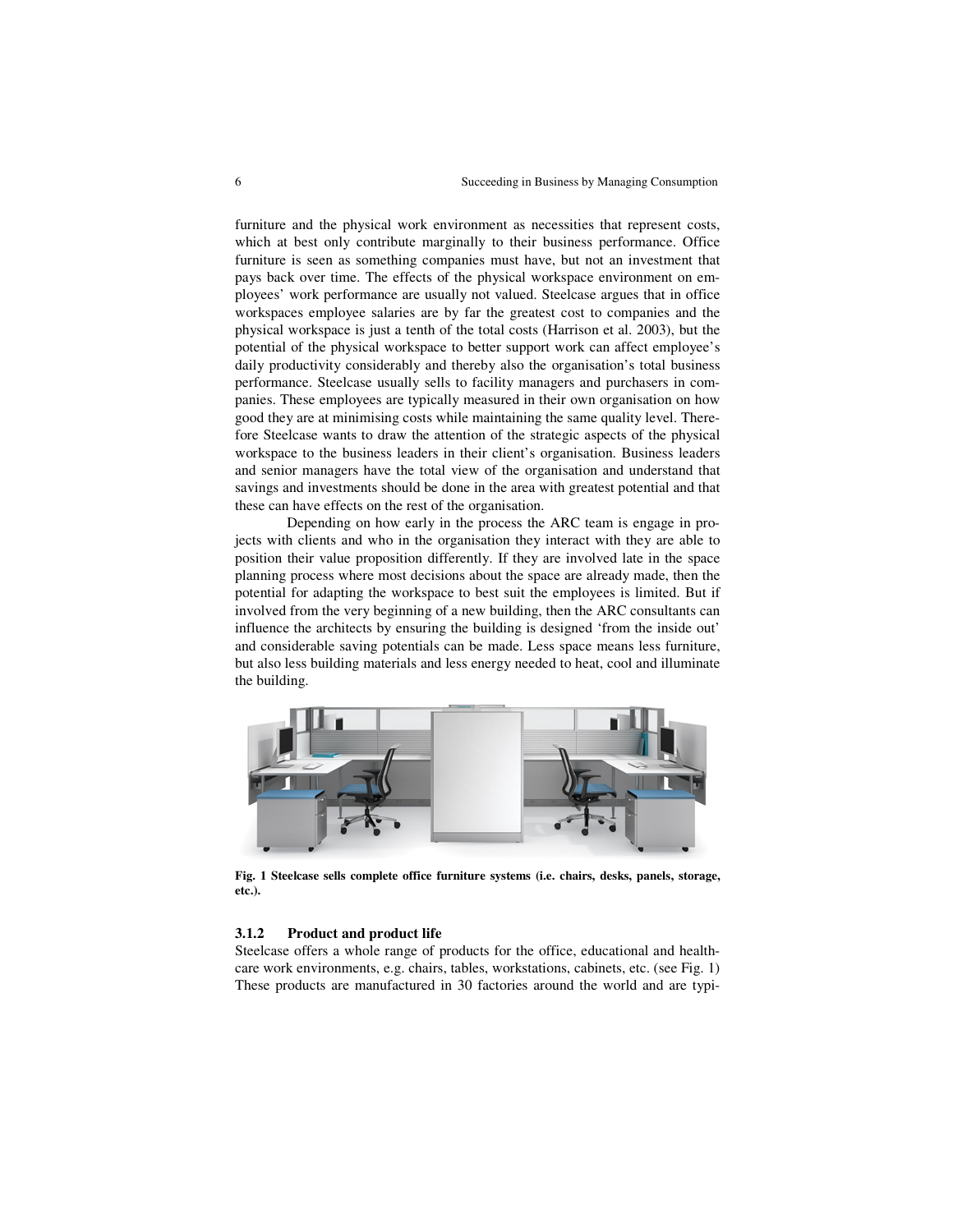cally characterised by being long lasting products that require little maintenance. The greatest environmental impacts occur in the raw material extraction and production phases of the product life cycle. Office furniture is often disposed of long before its actual functional life is over. Steelcase has therefore already systematically implemented Ecodesign (i.e. Design for Environment methodologies) that ensure that their products are easy to repair and refurbish, and components are recyclable and non-toxic. Furthermore they offer services that manage and maintain furniture as well as offer local take-back systems that allow furniture to be resold.

## **3.1.3 Customer and customer activities**

Manufacturing and the sale of physical products still constitute the majority of the company's activities, but Steelcase does provide a variety of service offerings that support the full cycle of activities their customers engage in relating to the workspace.

- 1. **Explore** identifying space needs, programming of construction projects with architects and designers, etc.
- 2. **Plan** planning and design of new workspace to best support employees and organisation's objectives, co-design with employees, etc.
- 3. **Provide** leasing options, delivery, installation, orientation and ergonomic training, etc.
- 4. **Manage** move management, reconfiguration of workspaces, additions, refurbishing, repairs and maintenance, disposal, etc.
- 5. **Measure** workspace satisfaction surveys, post occupancy evaluation, etc.

In this way Steelcase can continuously assist their customers that they are making most use of the space and furniture that they have.

#### **3.1.4 Actor network**

Steelcase regularly partners with other companies and organisations. These could be together with:

- architect and design firms to design and plan new office buildings and work places for clients.
- **other office equipment manufacturers** (e.g. Canon (imaging equipment and information systems) and Armstrong (floors, ceiling and cabinets)) to do technology research or develop and provide new combinations of products.
- **universities and research institutions** to do research in how to help people work more effectively.

These partnerships allow both parties to benefit from each others competencies and also help gain access to customers. It is interesting that Steelcase can have multiple roles with their partners, some times they are just product suppliers or service providers, some times equal strategic partners and some times even in competition with them on certain aspects.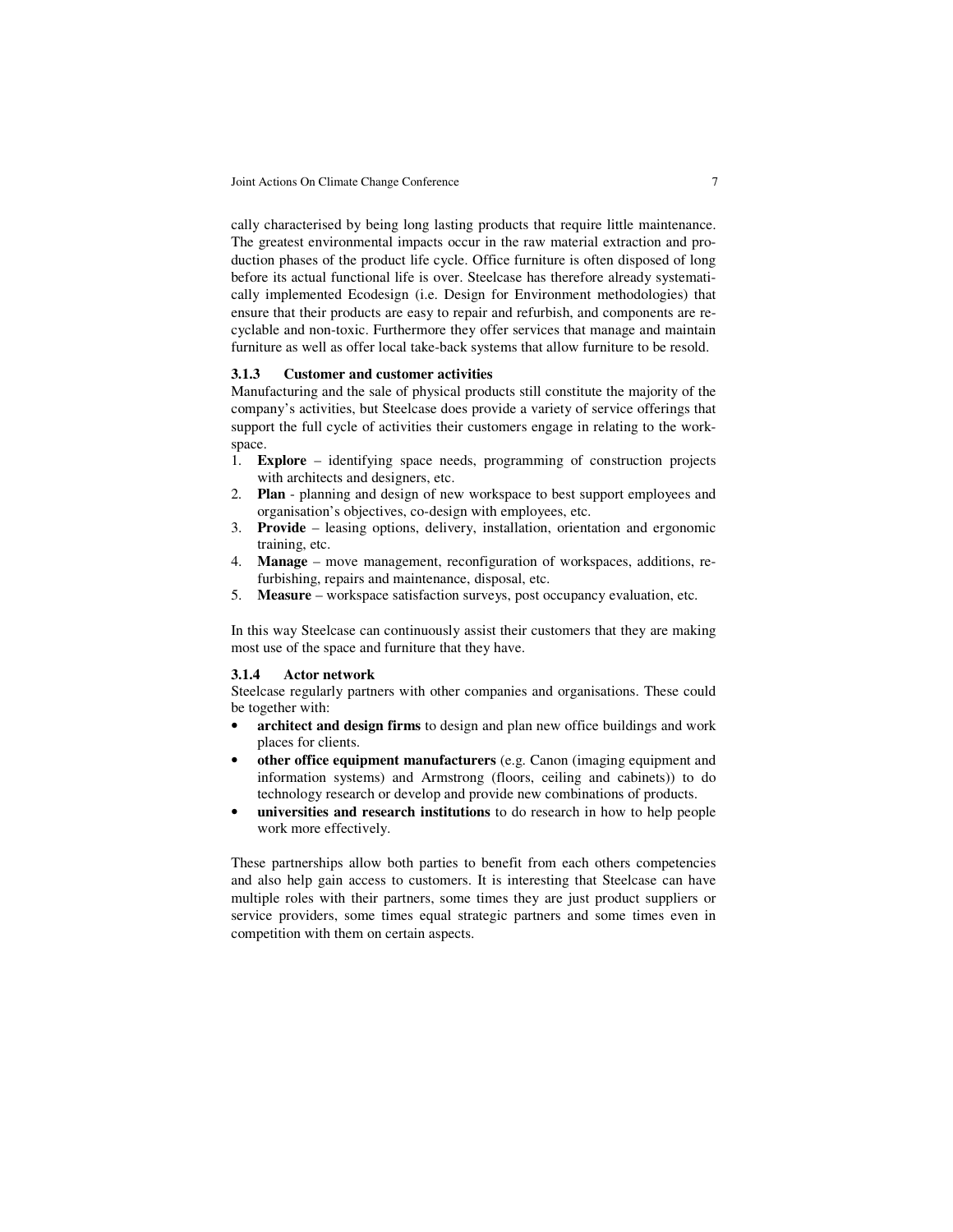## *3.2 Vitsœ*

Based on Dieter Rams' *"Ten commandments of good design"* Vitsœ has strong core values on how they conduct business. They aim to provide their customers with better living, *"with less, than lasts longer."* Although a company based on product sales, Vitsœ has a very strong service orientation and committed to long term relationships with their customers rather than increasing individual product sales (Vitsoe 2008). Vitsœ sells mainly to private customers but also caters to the business-to-business market. Their customers are typically design and/or service centric. Most of the revenue is based in the UK (30% of turnover is exported).

## **3.2.1 Value perception**

Vitsœ has a clear business strategy of offering a service and not a product (although they are convinced that they provide very high quality products). Yet their profits are generated on the sale of products - not on the extensive services also provided. In many cases the cost of services are included in the sale of products or if charged separately they are priced so they only cover costs. This service oriented strategy is however successful as half of their business is from existing customers which considering the durability and long life is very high. Profit is considered the result of life long relationships and the company attempts to constantly rekindle this relationship.

The market for design furniture is characterised by low technology developments, a strong focus on individual designers, aesthetics, creative forms and use of materials. Functionality is a given whilst it is rather expression and changing trends that dictate the market. Large discounts for products bought in large quantities are common in the furniture industry, but this is discouraged in Vitsœ as employees do not earn commission based on product sales. This only leads sales to be based on quantity and not on customer needs (Adams 2008). Customers should never feel they should buy more than they need and can always add to their products at a later stage without feeling they could have saved by buying more from the beginning. Vitsœ's products enjoy an iconic status on the market and retain their value well and are even prized on the second hand market.



**Fig. 2 A configuration of Vitsœ's 606 Universal Shelving System.**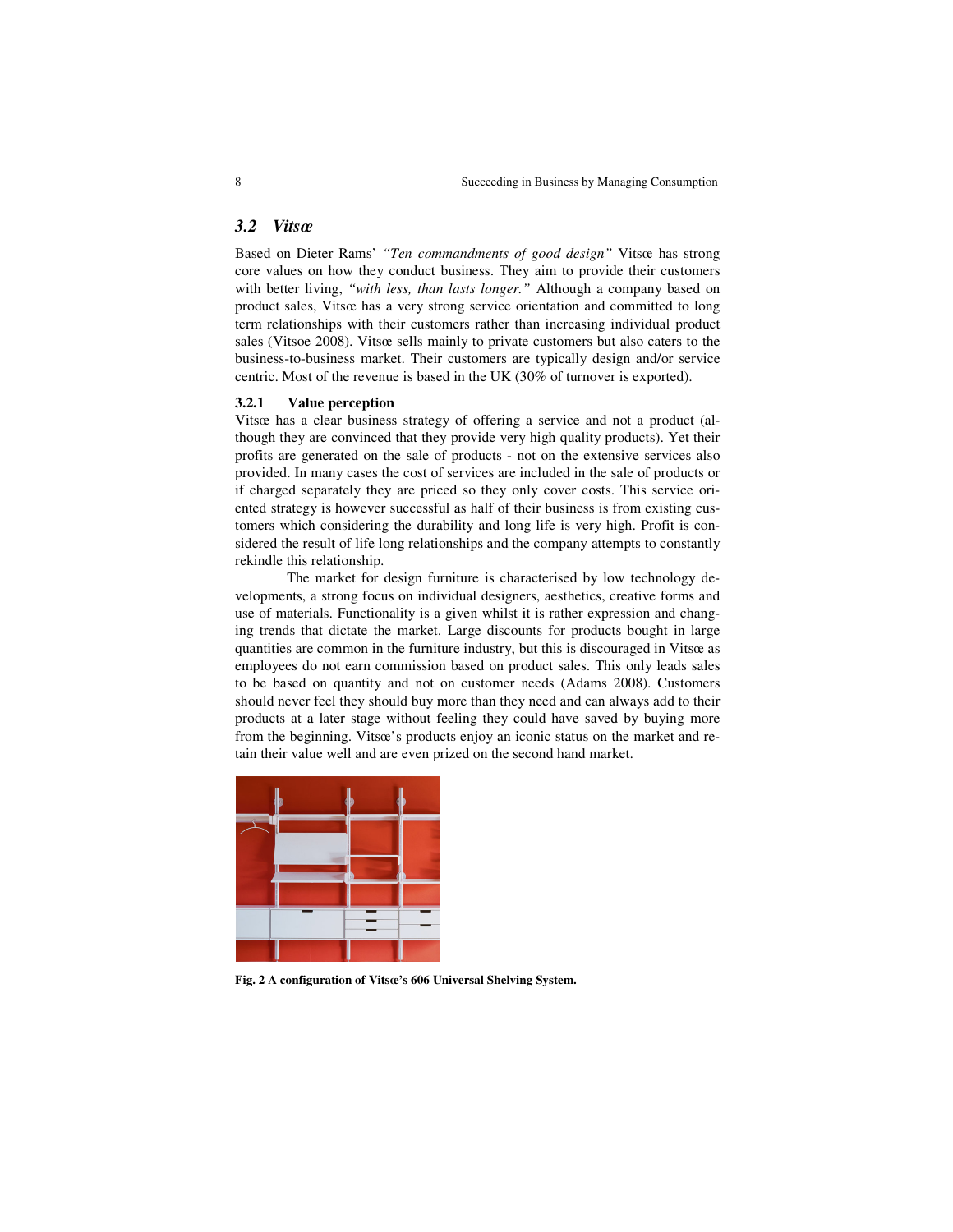#### **3.2.2 Product and product life**

Vitsœ's product ranges comprise a shelving system (designed in 1960) and a chair programme (designed in 1962) both designed by the influential industrial designer, Dieter Rams. The 606 Universal Shelving System (the main product – see Fig. 2) is a total configurable system which remains largely unchanged since it was first launched in the early 1960s. The system and all its parts were designed with longevity in mind and are easy to construct, repair and dismantle allowing the system to be extended, rearranged and moved. All new components are compatible with the original system. Most of the product is made out of recyclable aluminium, steel and wood, and all joints are mechanical (i.e. not bonded or welded) allowing easy repair and dismantling.

Furthermore a logic of total life thinking is practised throughout the organisation where short-term gains should not compromise long-term expenses. Vitsœ is strongly engaged in the whole life cycle of their products and the company works with its suppliers to ensure waste and packaging is minimised from supplier to customer (Vitsoe 2008). Some examples of how Vitsœ has redesigned and developed the product life systems surrounding their products are:

- Wooden stillages were specifically made to handle high value aluminium parts and together with cardboard packaging they are kept in a closed loop, returning to suppliers in the otherwise empty trucks to be reused.
- Installers transport the wooden cabinets in specially designed tautliner canvas bags instead of cardboard and are constantly reused (see Fig. 3). All cardboard packaging is also returned and if possible reused so that no waste is left at the customer's site.
- Installation tools (incl. a dedicated spirit level) are provided in a cotton bag to the customers that wish to install the shelving systems themselves. Vitsœ registers which customers have already received the tools, so that they do not resend the same tools to customers that already have them.



**Fig. 3 To transport its wooden cabinets (left) Vitsœ uses specially designed tautlin bags (middle) which it reuses (right) saving on packaging and reducing environmental impact.** 

## **3.2.3 Customer and customer activities**

A web-based product life cycle information system manages the complete process from initial customer inquiries, orders, logistics, production jobs, installation, accounts, and follow up. The system also registers details of customer interactions and photos of the customer's site to help planners and installers serve the customer effectively. Even though there often is a long period between each customers'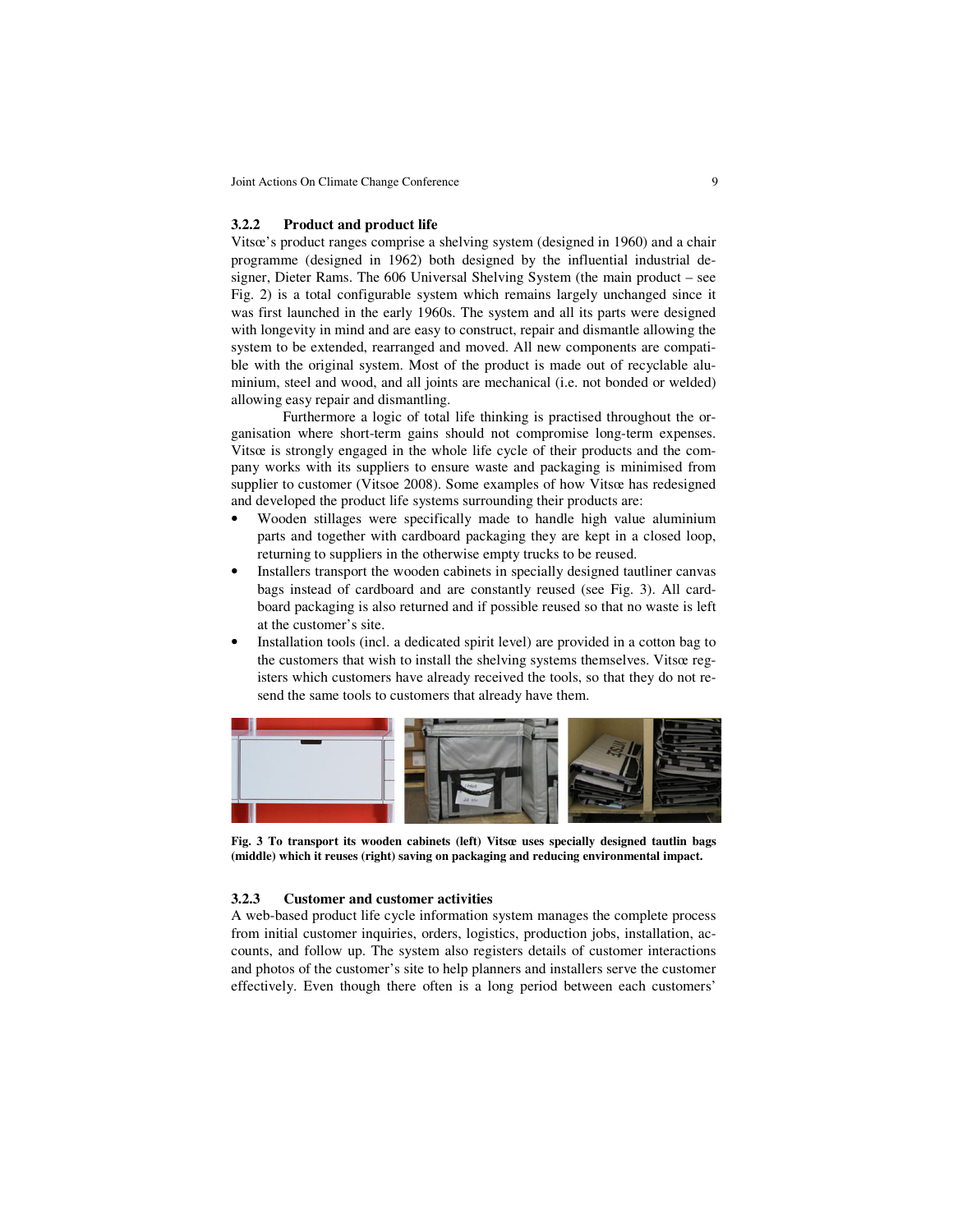purchase of new shelves the excellence of their services are remembered many years after. This is furthermore enforced when Vitsœ prizes itself on 'remembering' its customers and keeping track of exactly what was delivered and how it was installed.

## **3.2.4 Actor network**

Key to Vitsœ's success with services is that the company ensures that the whole process from planning, purchase, manufacturing to installation is taken care of and aimed to give its customers the best experience. Vitsœ does sometimes work with interior designers and architects on projects, but tends to prefer establishing a direct contact with the end customer to best support long term relationships. As Vitsœ's products do not change over time and customers are asked to buy less as they will always be able to add to it, both customer and company are committed to each other for the long term. Instead of aggressive advertising Vitsœ prefers that their existing customers' satisfaction (if not enthusiasm) are conveyed to others through online comments of its products and services.

## *3.3 SCA*

This case study is about the Incontinence Care division of the Danish subsidiary, SCA Hygiene Products A/S and one of their customers Lyngby-Taarbæk Kommune (a large municipality just north of Copenhagen). With their services SCA Hygiene Products A/S attempts to ensure that their products are used optimally, so that care institutions (e.g. nursing homes) can achieve time and money savings, better work conditions for their care providing employees and well-being for those with incontinence. SCA Hygiene Products A/S is based in Allerød (25km north of Copenhagen) with about 100 employees. In Denmark the majority of incontinence products are sold directly to public sector institutions, i.e. municipalities and hospitals, as the Danish public health care system provides incontinence supplies to anyone that is diagnosed with chronic incontinence. A small amount of products are however also sold directly to consumers through retailers.

Incontinence (bladder/bowel weakness) is a common condition that affects 5 – 7% of the world's population (SCA 2008a). In Denmark alone approx. 400,000 people live with incontinence daily. Incontinence can affect everybody but the prevalence increases with age. Between 70 to 80% of all residents in nursing homes are incontinent (Brodersen 2003). In spite of the great prevalence incontinence is generally tabooed which means that few people seek help on the problem even though it can be cured or at least relieved with incontinence products. The market for incontinence products is expected to grow with ageing populations. Globally SCA has be far the largest market share of incontinence products (26%) (SCA 2008a). In Denmark SCA controls approximately half of the market with only one other major player actively present.

According to EU legislation the purchase of goods and services in the public sector over a certain amount are subject to the rules of public procurement and open for bids every four years. This means that most of the incontinence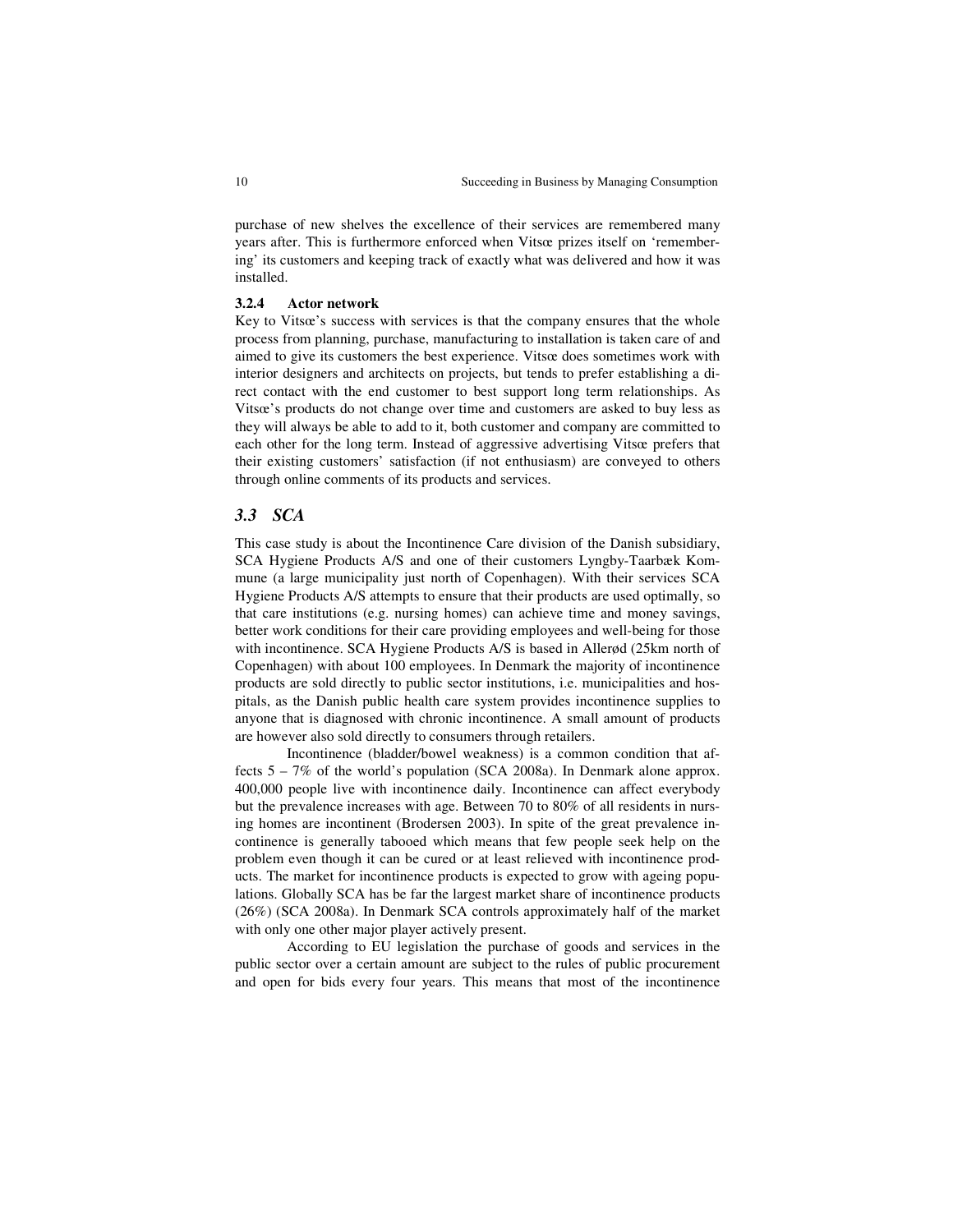products in Denmark are sold through public tender contracts. The tender process is managed by public procurement officers and the director of elder care in the municipality. The tender is made public and suppliers are invited to give offers.

#### **3.3.1 Value perception**

SCA is currently leading the incontinence product market, where its strengths are customer and consumer (end-user) insights and local presence. Their products may not be the cheapest on the market, but due to their high quality, they are cost effective when taking the total costs of incontinence care into consideration. Fewer pads and fewer changes are needed with SCA's products. Therefore SCA takes a holistic view on incontinence care and provides services which consider the well-being of the individual person with incontinence, the work conditions for the care giving personnel and the total costs of incontinence care in the municipality. Incontinence products account for only about 1% of the costs in a nursing home, but studies have shown that when the time used on incontinence care is included this amounts to 13% of the operating costs (Brodersen 2003). If an incontinence product is less prone to leakage and faster to change, then the time saved by care providers already outweighs the cost of the product.

Previously only tenders for incontinence products were described in the tender documents but today training and other services that support incontinence care are specified. It varies, however, how the municipalities describe their tender, as integrated product and service bundles, or with products separated from services. Through the restructuring and merging of municipalities in Denmark the procurement functions have become more centralised and professional, and the tender contracts have also increased in size. Typically a user group consisting of continence nurses are associated to the tender process to assist in the specification of the quality of the bid and how different criteria should be weighted. The public procurement process puts forth a great demand on all suppliers to be able to document the added value of their products and services.

## **3.3.2 Product and product life**

SCA's range of incontinence products covers disposable pads, protective underwear, fixture pants, underpads, wash cloths and wash creams (see Fig. 4). All the products are designed with particularly user comfort, ergonomics and leakage protection in mind. Environmental concerns are also prioritised highly, but rather than only consider the individual pad, SCA believes in providing the best functionality and thereby reducing the overall consumption of pads per user. SCA owns and manages large forest areas and plants many more new trees that they cut down. This means that their forests absorb about the same amount of carbon dioxide as the total emissions to the atmosphere from all of their production facilities (SCA 2008b). SCA's pads consists of an absorbent core, which is a mix of fluff pulp (cellulose fibres made from wood) and super absorbent polymer (SAP); a permeable non-woven layer; and a polyethylene film which acts as a breathable barrier layer. During the life cycle of a pad the greatest environmental effects occur during the extraction of raw materials and production, mainly from the production of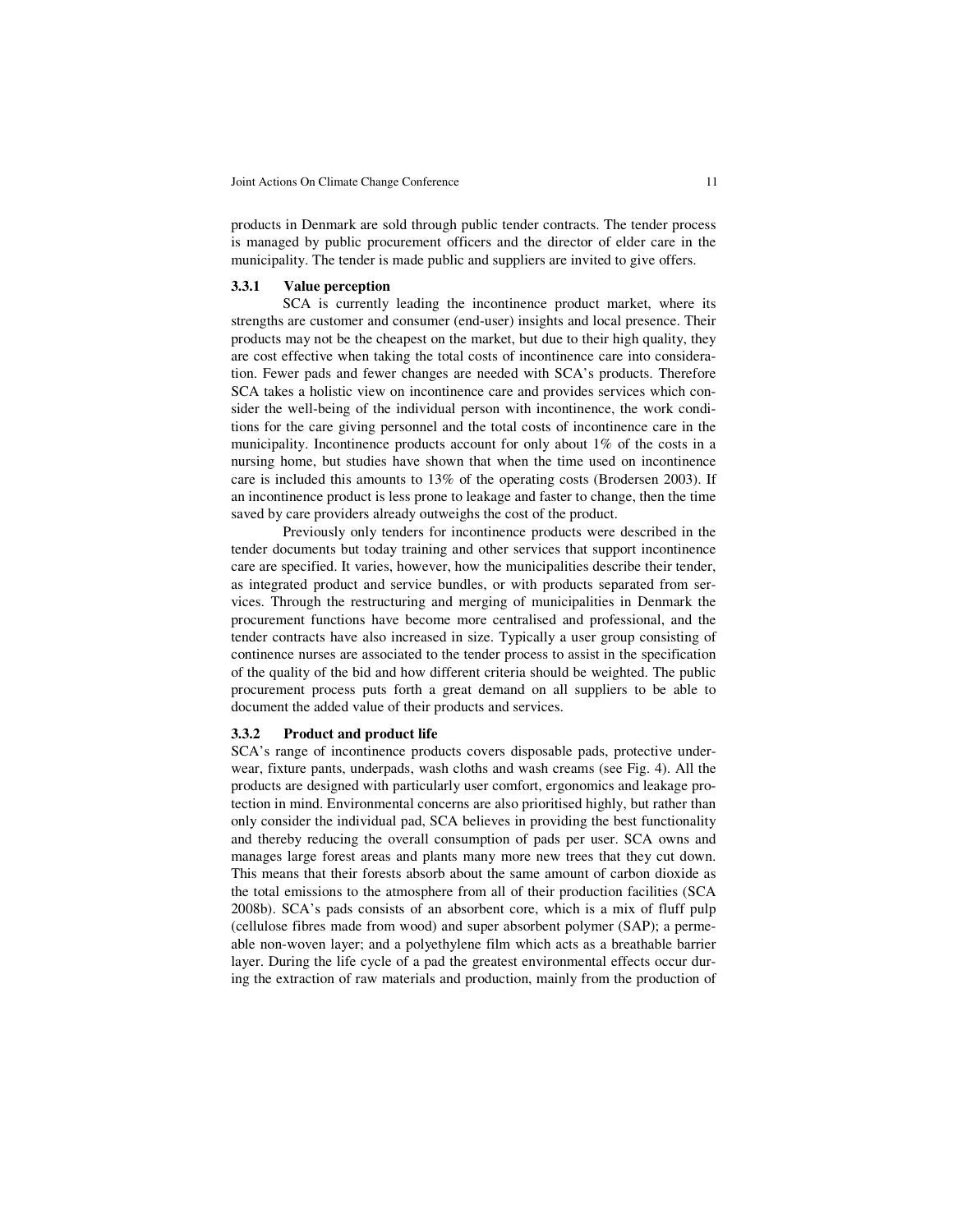oil, polymer and pulp, but if the pad leaks, this induces washing of clothes and bed sheets, which severely adds to the inconvenience, costs and environmental impacts.



**Fig. 4 Some of SCA's incontinence care products including pads, fixture pants, underpads, wash cloths and wash creams.** 

## **3.3.3 Customer and customer activities**

To ensure that the consumption of pads is minimised, SCA offers a full range of services that aim to help nursing institutions and care providers reduce the need for pad changes and minimise the consumption of pads per person with incontinence. SCA's services are structured around the activities of the municipal employees involved in providing incontinence care:

- 1. **Plan** An assessment of the current need and potential for improvement for incontinence care in the municipality and its care providing institutions. Objectives are formulated and an action and implementation plan on how these can be achieved.
- 2. **Coach** Education courses, training and support of care giving staff to ensure that the incontinence products are used correctly and optimally. An individual ordering and distribution system is set up which allows SCA to track the consumption of each individual user with incontinence. Access to specially trained incontinence care nurses and the facilitation of a network to develop incontinence care competencies.
- 3. **Monitor** Regular visits are made at each nursing institution to follow-up on the achievement of objectives and management of consumption together with consulting and guidance on how to continuously improve on the performance of costs and care.

Through their years of experience in incontinence care, statistics on the demographics of citizens and an analysis of data of incontinence pad consumption in several municipalities, SCA is able to set benchmarks, provide an idea of saving potentials and share best practices amongst their customers. Studies done in several large municipalities in Denmark show that pad consumption can be reduced with 20% with less leakages and much greater satisfaction amongst pad users and care providers (Scheel 2009).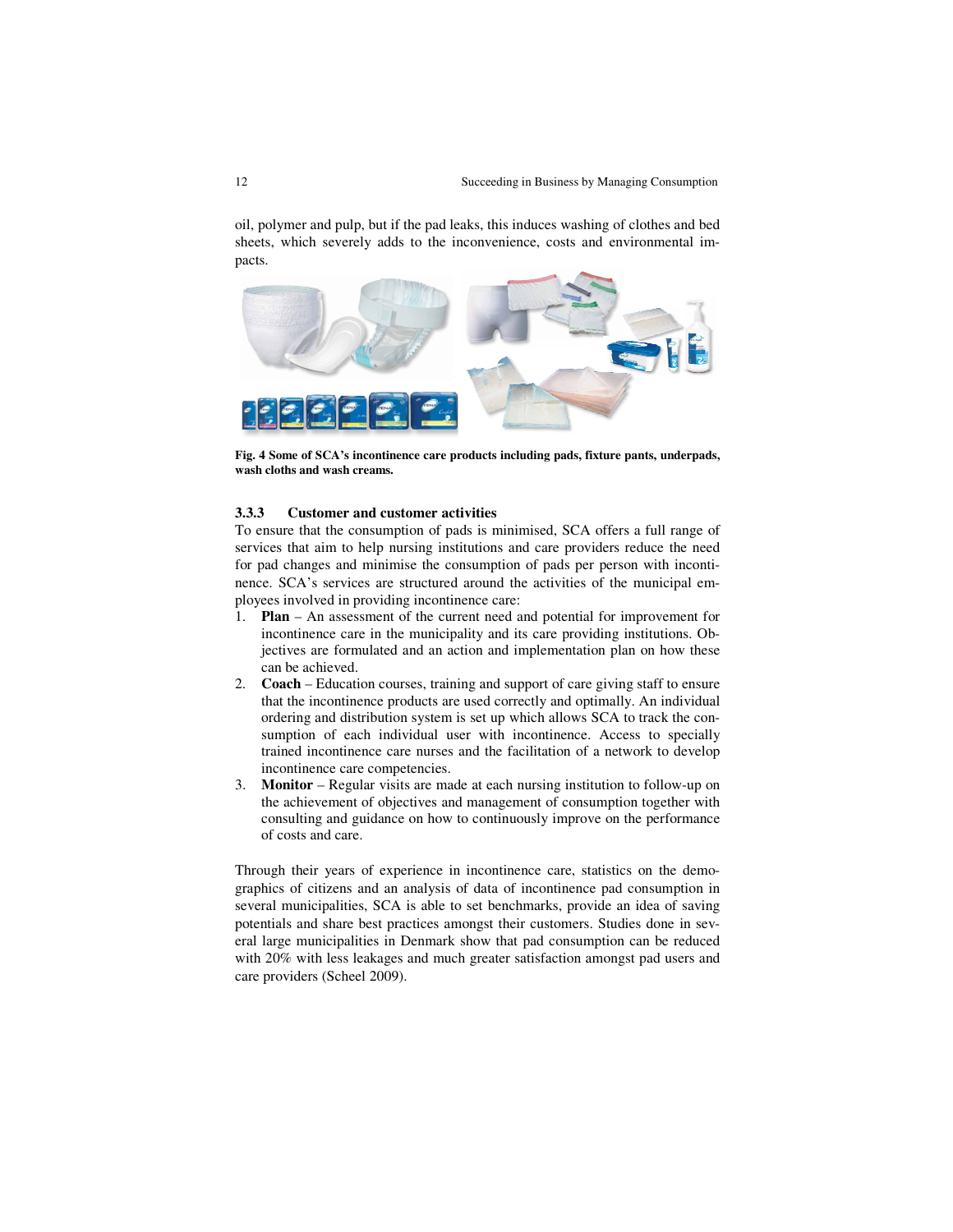#### **3.3.4 Actor network**

The public sector in Denmark faces great challenges today with an increasing number of elderly requiring care. Nursing institutions are experiencing increasing costs and decreasing resources per resident as well as difficulties to find, train and retain skilled staff. Incontinence care is not just limited to the use of pads and suppliers, but includes a complex organisation of individuals with incontinence, doctors, continence nurses, care giving personnel, nursing home managers, procurement officers, municipality officials, family members, etc. All of these actors play a role in ensuring optimal care, which makes the management of incontinence care an intricate task. SCA attempts to reach out and support all levels of incontinence care and therefore has to deal with multiple actors which each represent the 'customer.'

## **4 Discussion of case studies**

The three case studies presented here in this paper are all examples of how manufacturing companies are being competitive doing business by 'selling less stuff'. Common in all the cases is that the products have the same environmental impact profile – they all have the greatest environmental impacts in the raw material and production phases. This means that the most effective ways to minimise environmental impacts are by reducing the consumption of new products, prolonging their use and enhancing their utility. All three companies are actively supporting their customers to do this without comprising their customer's value perception, but actually enhancing it.

Although all the companies have strong environmental credentials, sustainability issues alone are not the main driver to managing customers' consumption. The main reason is simply because it makes good business sense. This could be due to the nature of their products – they are all high quality and not the lowest cost choice if only considering their purchase price. Nonetheless all the companies actively engage with their customers and support their activities with services and are thereby able to demonstrate that when considering the total costs of purchasing and using the product their value propositions are cost effective on the long term. If they did not do this, they would not be able to retain the customers, as these would in the end choose lower cost alternatives. The documenting and benchmarking of the total costs (and total savings) are therefore important for these companies to retain customer loyalty.

Steelcase and SCA apply insight to users and their users' behaviour to be able to best support their customers. Both companies are also very conscious of how to manage relations with the multiple stakeholders in their customer's organisation and ensure that their value proposition benefits all. Both Vitsœ and SCA use their own information systems that capture relevant information about the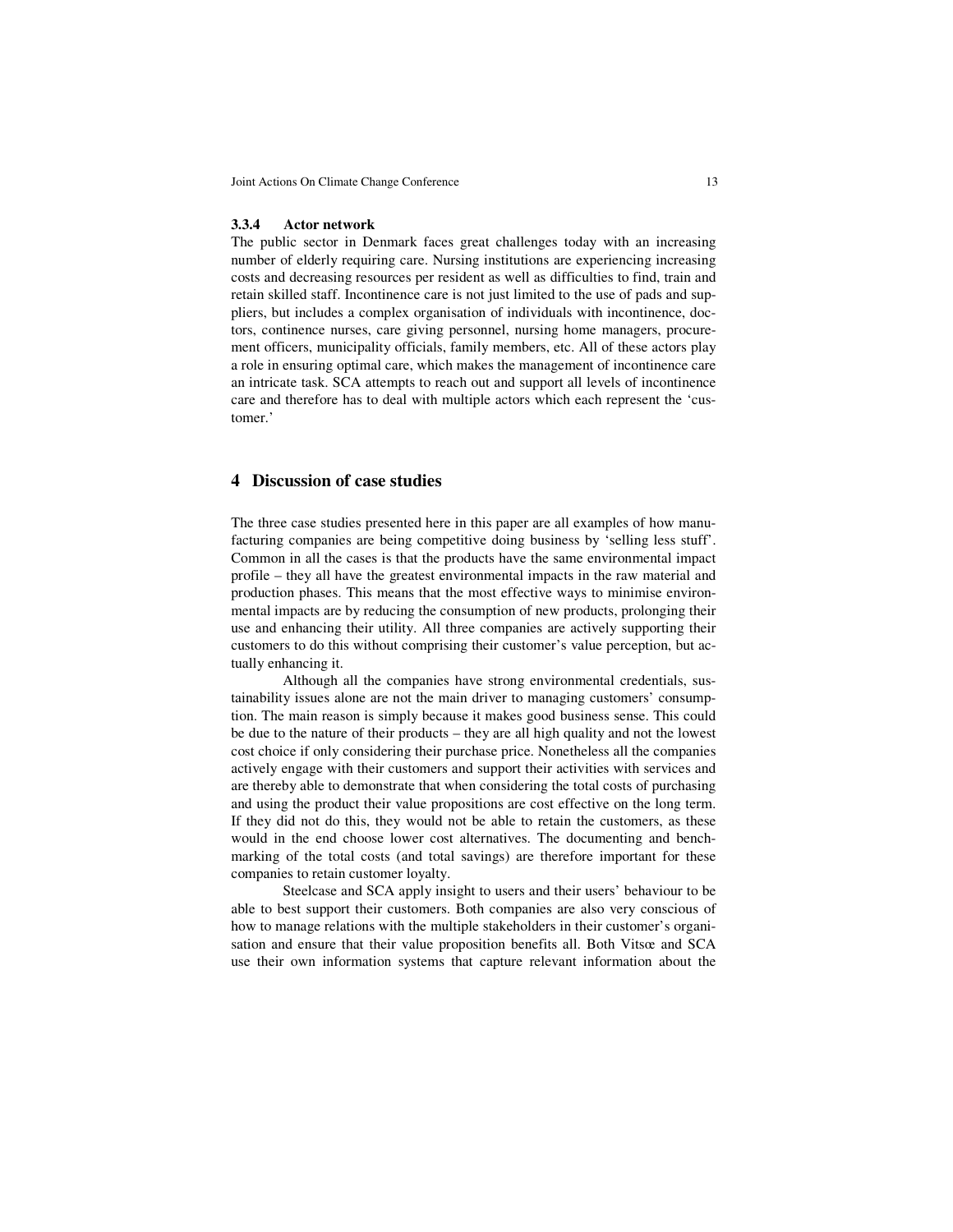product and customer's consumption/purchases. This information is used to leverage their services and allow both companies to better support their customers.

An interesting aspect with Vitsœ is that the transfer of product ownership from company to customer is not necessarily in opposition of prolonging the product's life. Vitsœ's products are particular in the way they are design icons that customers develop emotional attachment with, so customer ownership actually fosters long product use (similar to the ideas of Jonathan Chapman (2005)). Services are seen here as a manner to enforce these emotional attachments to the company and its products.

The case studies presented here do not represent a general approach to sustainable consumption and production. Even though they do actively contribute to a reduction of individual customers' consumption of products, all companies currently base the majority of their business on product purchase and use services to support the sale of products. Although Steelcase and Vitsœ are considering providing the use of their products (and not the sale of their ownership), services on their own in all the three companies are not considered strategic profit generators. As long as the business is based on product sales there is also a limit to the amount of services that can be provided, even though the value of the services might actually be of more value to the customer than the product itself. Nevertheless each case study serves as exemplars of ways to do business in a more sustainable manner by addressing the consumption of individual customers. In times of economic restraint (such that we are currently experiencing) and resource scarcity (such that we will be experiencing in the near future) this might well be a more common approach to business.

# **5 Conclusion**

The three case studies presented here provide evidence that a potentially lucrative business strategy for manufacturing firms is to not just sell as much as possible but to address the consumption of their own products and thereby ensure proper use and reduce unnecessary waste of natural resources. All the companies described manufacture fairly low-tech, uncomplicated products but even in this situation, the cases show large savings can be achieved for customers by influencing their planning and use activities of the products. In each case services played a big part in the delivery of products to support the customer throughout the total life cycle of the products. It would seem that this approach of production and delivery efficiency combined with consumption sufficiency could hold business potential for many other manufacturers to achieve environmentally and economically sustainable consumption and production.